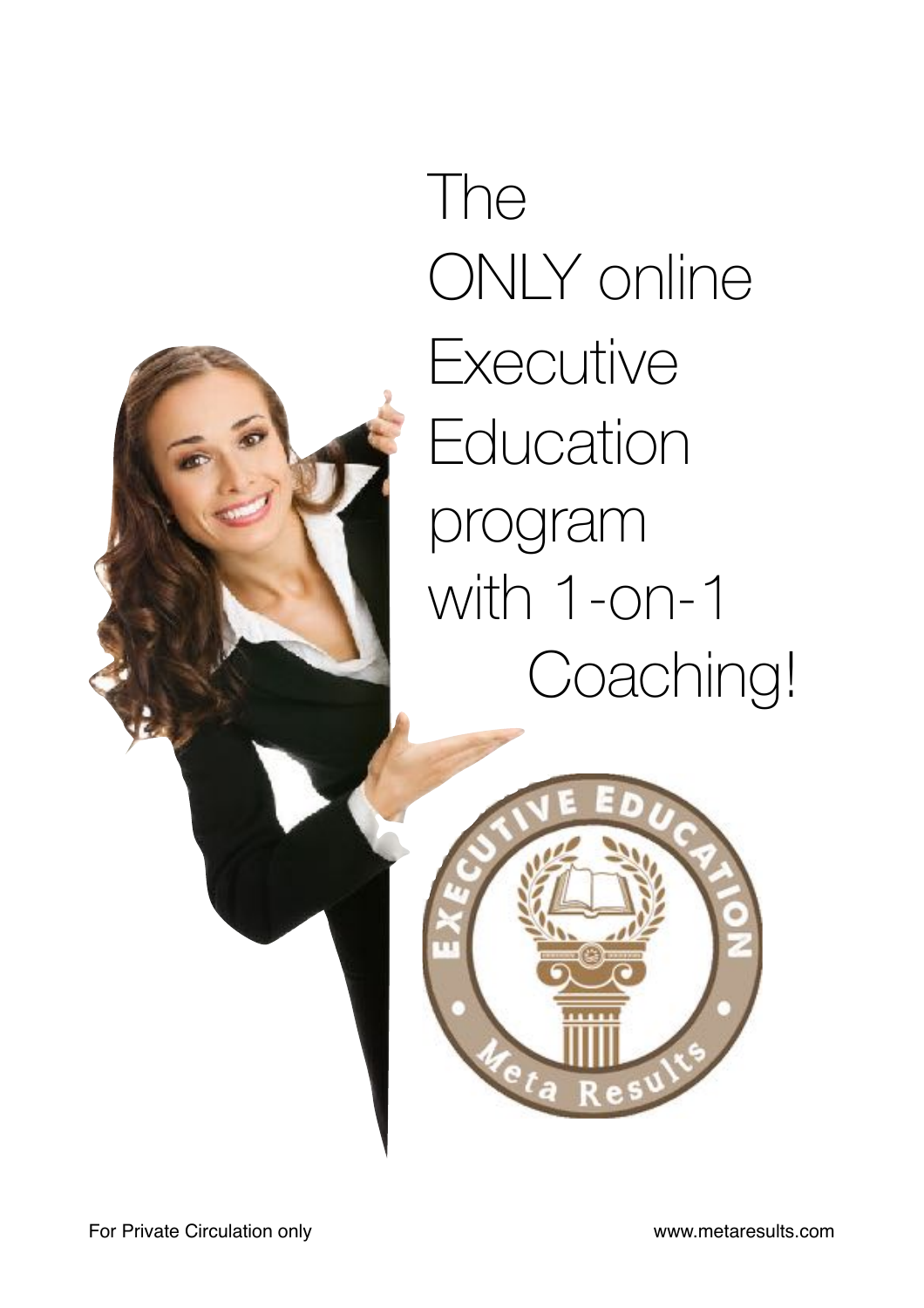# Straight Question: Did you get a Promotion in the last two years or not?

If your answer was 'No', then you need to pay attention. There are different reasons why people don't a promotion, but there are core reasons as well. Here are the top two.

#### **#1 You've have stopped investing into yourself #2 You do good work but no one is noticing**

# **Why do you need the Meta Executive Education program?**

The answer is simple, but the process is profound. We help you get the growth you seek. That's it.

There are plenty of program that will give you a piece of paper saying you've done an Executive Education program. But that is not enough. You need more. You actually need someone to walk with you on how to become successful.



## 1. **What is the Meta Executive Education program?**

This Executive Education program is the ONLY 9-month blended program that designed to give you a promotion! You learn the latest methods, frameworks and thinking to perform significantly better at the workplace.

## 2. **Who will benefit from this program?**

This program is meant for professionals who:

- a) Have a few years work experience
- b) Are feeling stagnant
- c) Not growing fast and experiencing delayed promotions
- d) Want to become entrepreneurs and know they need to up-skill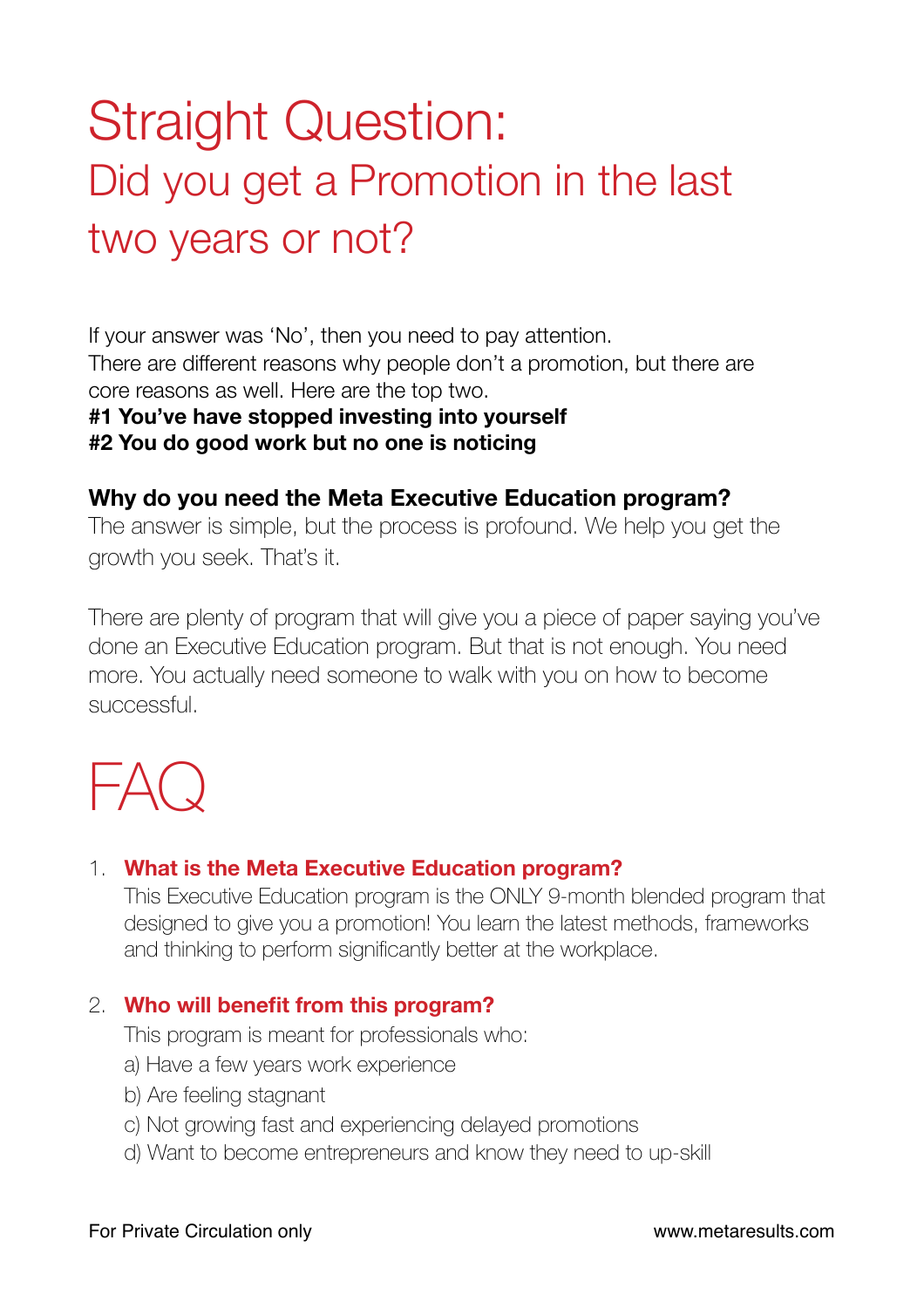## 3. **What is the profile of people doing the program?**

Most of the people who have done this program are mid to senior leaders in their organisations. They are mostly Engineers, or IT professionals or Sales, with some from Finance and Admin background.

## 4. **How long have you been doing the program?**

The program has been done mostly as in-house program for leading companies for the past 8 years.

#### 5. **How many people have done this program?**

Approx. 20,000 people have done this program in many custom formats.

#### 6. **What subjects are covered?**

Some of the subjects we cover are Personal Transformation, Strategic Thinking, Execution Excellence, Charisma & Aura, Fast Innovation, Dream Team, Coaching, Influence & Negotiations, Peak Performance, Thought Leadership and more.

#### 7. **Why are these topics important?**

Management education changes every five years. Which means even if you did your MBA five years back there are entirely new ways of thinking and doing. These topics are also the ones that give you the biggest impact at work and set you apart.

#### 8. **How are the classes conducted?**

We use a blended approach that has five elements to it.

- a) Workshops done online with webinars. You can connect from anywhere.
- b) Study material for the subjects are sent to you
- c) Videobooks: we cover a useful book through a short video
- d) 1-on-1 Coach sessions every two weeks
- e) Project work that are relevant for your day job

#### 9. **What is the time commitment?**

Expect to invest about 3 hours a week. The projects and coaching are related to your day job, so you're using normal working hours, but it's not 'extra' time.

#### 10. **What happens when I miss a class?**

A recording of the session will be made available to you. We however strongly